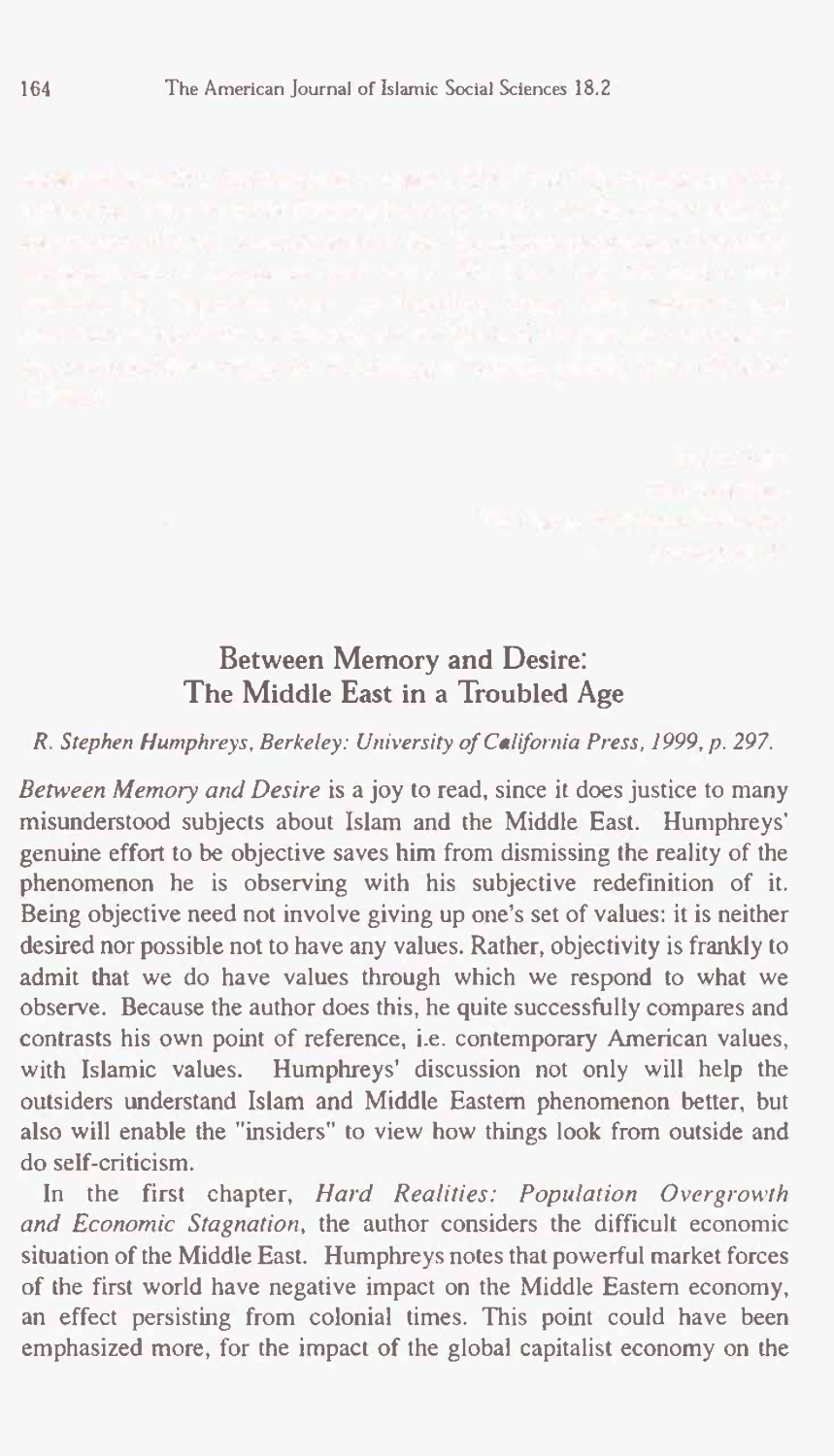Third World, which includes the Middle Eastern countries, can hardly be overemphasized.

In the second chapter, *From Imperialism to the New World Order: The Middle East in Search of a Future,* the author chooses three spots in the region to illustrate the dreams and frustrations of the Middle Easterners: Iran, Egypt and Israel-Palestine. His analysis of Iran is quite insightful. He is able to penetrate the Iranians' mind to see how the Iranians perceived the foreign presence in Iran as the roots of all evil. While talking about the situation of Egypt, the author points out that the Egyptian Islamic activists suffer from the same problem that the Islamic Republic of Iran suffers. He says that although Islamic activists promise all good things and do very well in charitable enterprises, they do not present a comprehensive economic policy. On the issue of the Arab-Israeli conflict, the author remarks that the Palestinians should ultimately blame themselves for the disappointing situation they are in, since they could have behaved more realistically --for instance by trying to negotiate with Israel - instead of fighting it with terrorism. Yet, while rightly opposing the terror from the Palestinian side, one should not underestimate the state terrorism of the Israeli side.

The third chapter, *The Strange Career of Pan-Arabism,* talks about the ideology, which, according to the author, had the greatest impact in the Middle East in this century. Humphreys rightly points out that the Pan-Arabist leaders could not figure out how to place Islam within the ideology. For, while Arab nationalism wanted to emphasize the "distinction" of being Arab, Islam emphasized that the point was to be a Muslim.

In the next chapter, *The Shaping of Foreign Policy: The Myth of Madman,* the author demonstrates that the foreign policies of Middle Eastern states are not that shocking when put into their contexts. In fact, what is really difficult for Westerners is not that the goals of Middle Eastern leaders are impenetrable, but, as the author puts frankly: "The problem simply is that these goals are not the ones we want them to have." (p. 83)

In chapter 5, *Military Dictatorship and Political Tradition in the Middle East,* the author discusses military rule in the modem Middle East and contrasts it with its medieval counterparts. He quite perceptively notes that the old breach between state and the society has not been healed since the efforts of modern Middle Eastern states in social change have been for the most part a top-down affair.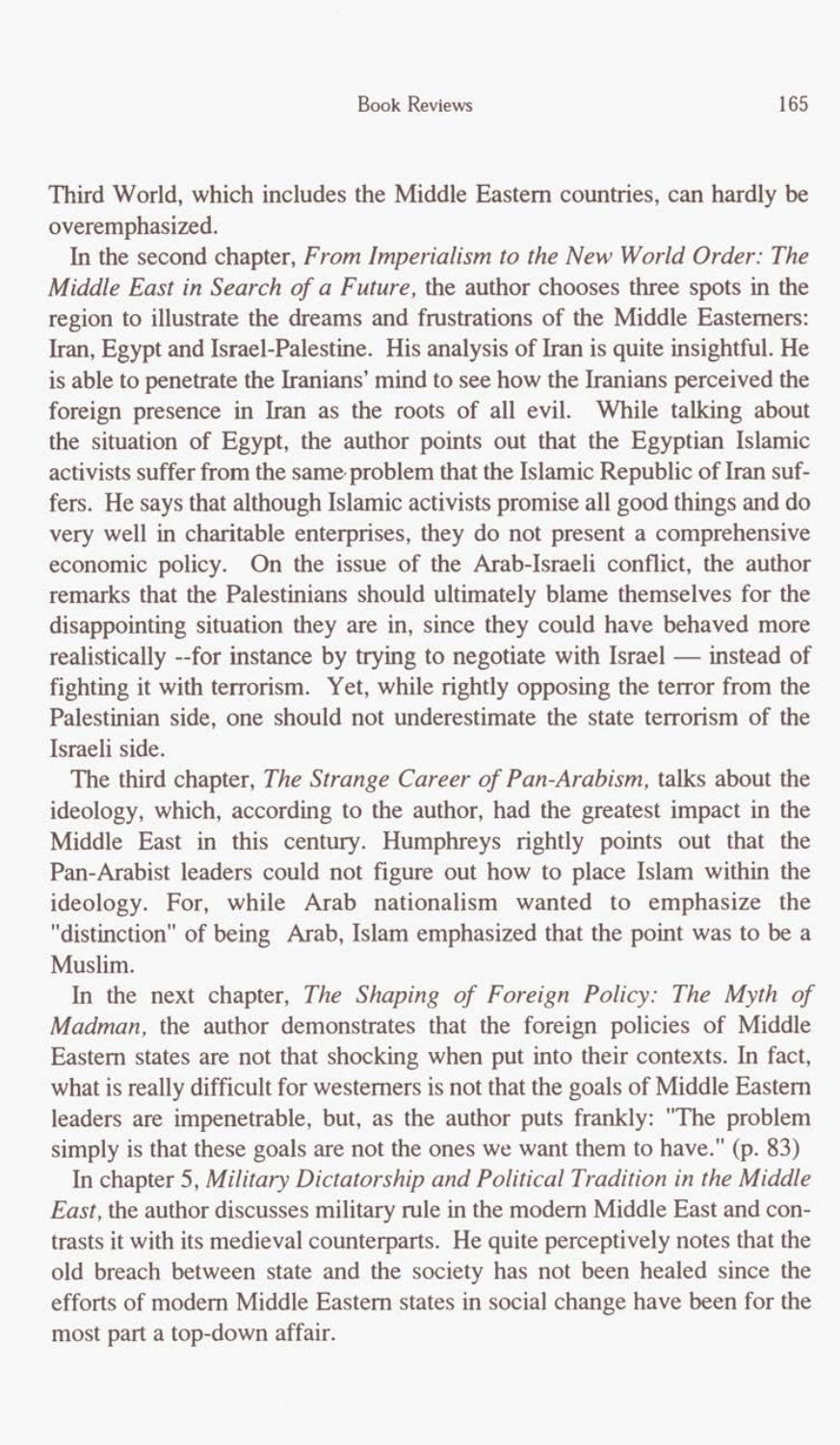In the following three chapters, namely *Profane and Sacred Politics: The Ends of Power in the Middle East; Islam as a Political System and Jihad and the Politics of Salvation,* the author analyzes the role of Islam in Middle Eastern politics. Throughout these chapters we repeatedly come across several dilemmas manifested in Middle Eastern politics. First is the political ideal of Islam versus the actual political pattern of Muslim history in the Middle East. The second contradictory picture is of the role Islam played in modem times: while by the **1950's** Islam seemed thoroughly excluded from the politics in almost any Muslim country, in the **1970's**  suddenly Islam surged back into the political arena. The major role in bringing Islam to political debate belongs to so-called "Islamic activists", with whom we will observe another dilemma.

**As** the author correctly points out, the problem of the Islamic activists in general - no matter whether they are in Iran, or Egypt or Syria - is the same. It is clear that they want to get the political power in order to establish a thoroughly Islamic system, but how they **are** going to establish it is not clear. Yet, I do not think that envisaging a contemporary Islamic system in full details is a possible thing. I think Muslims cannot work out the implicit requirements of the Islamic system until they collectively grasp the spirit of Islam and start practicing the explicit Islamic requirements. That is why the main argument of political Islam is not right: the primary thing **the** Muslims lack is not to have the political power in hand but to recover the *spirit and basic practices of Islam at a collective level.* In the present time when, as the author also notes, the majority of Muslims seem content with secularism in practice, an Islamic order can not be "cooked"even if Muslims had a detailed legal recipe at hand. For the basic ingredient, a committed Muslim Community, is missing.

In chapter **9,** *Women in Public Life,* the author discusses the place of women in Islam. The author succeeds in differentiating between what is manifested in Middle Eastern culture and what Islam actually wants: he points out that at many points the Middle Eastern custom overrides the Islamic teaching. His discussion of Islamic Law, however, is not that successful since it fails to link the Islamic Law with its theological background. The *tawhid* principle of Islam requires total submission of the human being to God, including his/her physical body. When this principle is overlooked, and one does not expect the Creator to define the borders of modesty or to regulate human sexual behavior, then it is inevitable that, like the author, one will wrongly trace Islamic regulations to patriarchal **and**  patrilineal concerns.